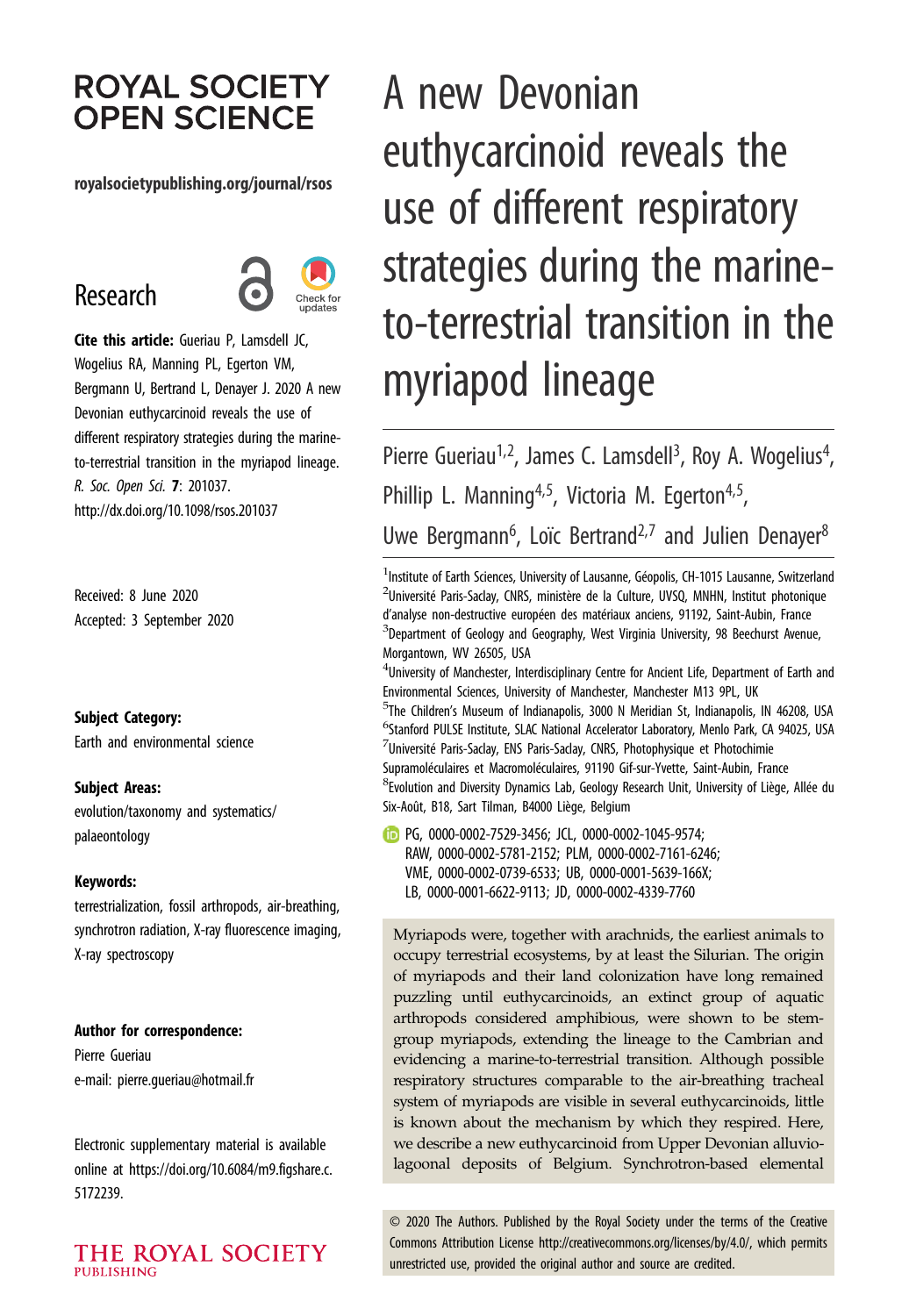X-ray analyses were used to extract all available information from the only known specimen. Sulfur X-ray fluorescence (XRF) mapping and spectroscopy unveil sulfate evaporation stains, spread over the entire slab, suggestive of a very shallow-water to the terrestrial environment prior to burial consistent with an amphibious lifestyle. Trace metal XRF mapping reveals a pair of ventral spherical cavities or chambers on the second post-abdominal segment that do not compare to any known feature in aquatic arthropods, but might well play a part in air-breathing. Our data provide additional support for amphibious lifestyle in euthycarcinoids and show that different respiratory strategies were used during the marine-to-terrestrial transition in the myriapod lineage.

# 1. Introduction

The establishment of complex terrestrial ecosystems (terrestrialization) is a critical event in the history of life, which imposed multiple constraints upon the water-to-land transition of aquatic organisms, such as osmoregulation (water balance to avoid dehydration), respiration and reproduction in air, as well as locomotion without the help of buoyancy, and exposure to ultraviolet radiation (e.g. [[1](#page-7-0)] and references therein). It is therefore not surprising that arthropods were the first animals to take the step, with their exoskeleton comprising a waxy layer that controls water loss and facilitates osmoregulation, and their jointed appendages supporting surface locomotion ([[1](#page-7-0)] and references therein). However, air-breathing is more challenging, as the gill-modified appendages of aquatic arthropods are not rigid and are highly vulnerable to dehydration. In general, respiratory organs invaginate in terrestrial organisms, while they evaginate in aquatic ones (e.g. [\[2\]](#page-7-0)). Pulmonate arachnids (e.g. scorpions, whip scorpions and spiders) and (semi-)terrestrial crabs have internalized and/or adapted their gills, respectively, into book lungs found inside open ventral abdominal air-filled cavities ([[1,3\]](#page-7-0) and references therein), and through gill stiffening and gill chamber enlargement and/or smooth to highly convoluted lining (e.g. [\[4\]](#page-7-0)). Terrestrial isopods (including woodlice) use their gills, formed by part of their abdominal legs (endopods), for respiration; some groups also modify exopods into invaginations to form lung-like structures ([[1,3\]](#page-7-0) and references therein). Myriapods (e.g. centipedes and millipedes), apulmonate arachnids (e.g. harvestmen, mites, ticks and pseudoscorpions) and terrestrial hexapods (bristletails, silverfish and insects) except for some springtails (which exchange gases by diffusion across the cuticle, a capability linked to their small size), independently evolved an entirely new respiratory system, the tracheal system, which consists of small pores (the spiracles) opening on an extensive and elaborate system of air-tubes (the tracheae).

These respiratory organs are already present in the earliest known terrestrial animals, the myriapods and arachnids, which colonized terrestrial ecosystems at least by the Silurian [\[5,6\]](#page-7-0). One of the oldest known myriapods, the millipede (Diplopoda) Pneumodesmus newmani (Wilson & Anderson, 2004) from the Early Devonian (ca 414 Ma; [[7](#page-7-0),[8](#page-7-0)]) of Scotland, very likely possessed a tracheal system as suggested by the presence of slit-like spiracle openings [\[6\]](#page-7-0). Book lungs indistinguishable from those in modern Arachnida have been found in trigonotarbids (an extinct group of spider-like arachnids) from the Early Devonian (ca 410 Ma) Rhynie chert hot spring complex in Scotland [\[9\]](#page-7-0). Book lungs in the scorpion Pulmonoscorpius kirktonensi (Jeram, 1994) from the Lower Carboniferous of Scotland show similarities both with those in modern scorpions and Limulus book gills suggesting that arachnid book lungs are derived from internalized book gills [[10\]](#page-7-0). Gene expression data and embryology of modern scorpions, however, showed that part of the book lung (the operculum) is derived from the walking legs of abdominal appendages (telopodites), rather than from epipods (the outermost ramus of appendages) as for book gills [\[11\]](#page-7-0). The fossil record further yields insights into the origin and marine history of arachnids (Chelicerata). It can be traced as far back as the early Cambrian [[12](#page-7-0)–[15](#page-7-0)], and even documents marine-to-terrestrial adaptations in scorpions [[16\]](#page-7-0). By contrast, the water-to-land transition in the myriapod lineage is mostly a mystery as (i) the oldest known fossils are terrestrial and show evidence for a tracheal system [[6](#page-7-0)] making it impossible to know whether the latter arose during terrestrialization or whether it replaced an earlier respiratory organ [[3](#page-7-0)], and (ii) no aquatic or terrestrial stem group of Myriapoda had been recognized until very recently [[17](#page-7-0)]. The identification of the extinct euthycarcinoids as aquatic stem-group myriapods extends the myriapod lineage to the Cambrian [\[17](#page-7-0)], as suggested by fossil-calibrated molecular phylogenies [[18,19](#page-7-0)], and provides the first insights into the water-to-land transition in Myriapoda [\[17](#page-7-0)].

Euthycarcinoids form an extinct group of rare (only 18 taxa formally described), and often overlooked, arthropods extending from the Cambrian [\[20](#page-7-0),[21\]](#page-7-0) to the Middle Triassic [\[22](#page-8-0)–[25\]](#page-8-0). Cambrian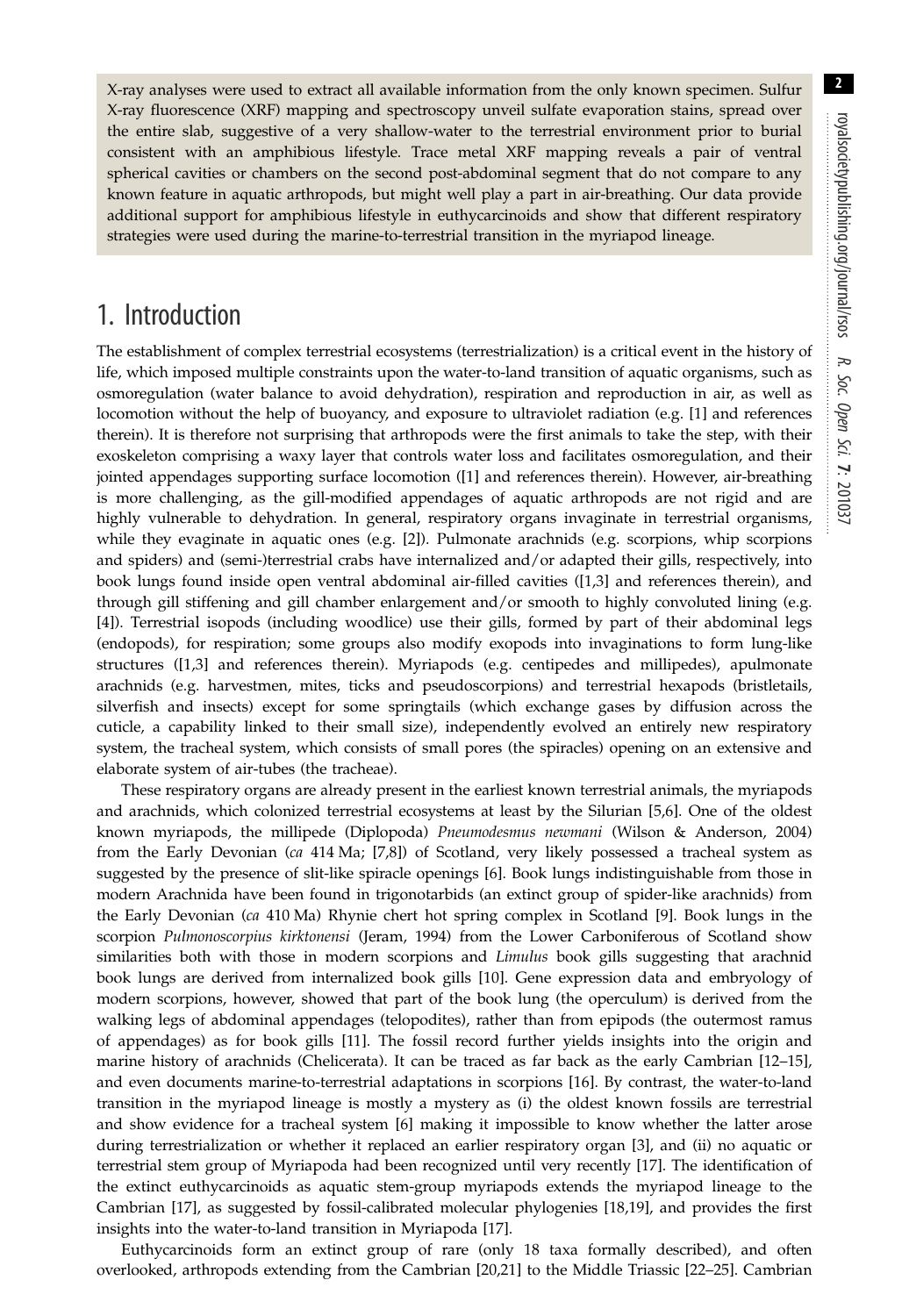taxa were marine [[20,21\]](#page-7-0), younger forms inhabited brackish to freshwater environments [[26\]](#page-8-0). They have been alternatively interpreted as related to crustaceans, xiphosuran chelicerates, hexapod-like arthropods or transitional between myriapods and hexapods (see [\[26](#page-8-0)] and references therein). A position as stemgroup myriapods had recently emerged as the most plausible based on Bayesian phylogenetic analysis [\[27](#page-8-0),[28\]](#page-8-0) and is now supported by new, high-resolution details of head structures from the Early Devonian euthycarcinoid Heterocrania rhyniensis (Hirst & Maulik, 1926) from the Rhynie and Windyfield cherts [[17\]](#page-7-0). Euthycarcinoids are considered amphibious and were probably one of the earliest animals to venture onto land, providing unique insights into terrestrial adaptations in the myriapod lineage. Coastal trackways from the Cambrian [[21](#page-7-0)[,29](#page-8-0)–[31\]](#page-8-0) suggest that they were indeed capable of at least brief terrestrial excursions [\[1,](#page-7-0)[26](#page-8-0)], yet the mechanism by which euthycarcinoids aerially respired remains poorly understood. Several euthycarcinoids display a pair of ventral pores per pre-abdominal somite, located anteriorly to internal tube-like structures [\[25,32](#page-8-0),[33](#page-8-0)] resembling the sternal apodemes of progoneate myriapods. Edgecombe & Morgan [[25\]](#page-8-0), however, interpreted such 'sternal pores' in Synaustrus brookvalensis (Riek, 1964) as vesicles having a role in minimizing water loss, rather than as spiracles of a tracheal system. Here, we report a new Upper Famennian (Upper Devonian) euthycarcinoid from the very shallow-water alluvio-lagoonal deposits of Belgium that possesses a pair of ventral spherical cavities or chambers on the post-abdomen forming, most likely, a different air-breathing system.

## 2. Material and methods

### 2.1. Origin of the fossil material

The euthycarcinoid fossil was collected in the 1970s by Prof. Édouard Poty (Liège University) from the Upper Famennian (Evieux Formation) strata at Pont de Bonne, Belgium [\(figure 1\)](#page-3-0), in an outcrop famous for its fossil plants [\[36](#page-8-0)] and eurypterids [[37,38\]](#page-8-0) but nowadays partly inaccessible and walled (see [\[37](#page-8-0)] for a complete description of the section, and electronic supplementary material, geological background). At Pont de Bonne, the Evieux Formation is interpreted as showing both tidal flat and lagoonal settings [[39\]](#page-8-0), locally developed as a slightly dolomitic shale with Racophyton remains. It is commonly acknowledged that this fern grew in brackish water marshes [\[40](#page-8-0)]. The euthycarcinoid fossil comes from such a Racophyton dolomitic shale. Contrary to Fraipont's material [[37](#page-8-0)], the specimen is fully articulated indicating very little post-mortem (or post-moulting) transport and presents an uncommon limonitic preservation, similar to that of plant remains coming from the same bed. No counterpart was found, and the specimen is preserved in ventral view. Only the margins and dorsal carinae (preserved as negative reliefs, supporting the interpretation of the fossil as preserved in ventral view) of the pre-abdomen cuticle are visible, indicating that the specimen displays the internal view of the tergites. The post-abdomen and telson cuticle, however, preserves complete surfaces and therefore displays the external view of the sternites.

### 2.2. Synchrotron analyses

The chemical composition of the fossil was investigated using synchrotron rapid scanning X-ray fluorescence (SRS-XRF) mapping at the wiggler beamline 6–2 of the Stanford Synchrotron Radiation Lightsource (SSRL) [\(figure 2\)](#page-4-0). The diameter of the incoming X-ray beam was reduced to 50 µm using a pinhole (see [[41,42](#page-8-0)] for detailed information about the beamline optics). The fossil was mounted on an x-y scanner stage allowing large movements relative to the X-ray beam with micrometric accuracy. Fluoresced photons were collected using a single element XRF Vortex silicon drift detector placed in the horizontal plane. Integrated intensities in preselected spectral regions corresponding to the emission lines of elements of interest (electronic supplementary material, figure S1) were recorded on the fly in the horizontal direction at a pixel rate corresponding to a scan distance of  $50 \mu m$  per approximately 4 ms. Full XRF spectra were additionally collected in several points of interest with a 30 s count time (electronic supplementary material, figure S1). Distributions of Ca, Mn, Fe, Ni, Cu, Zn, Ga, As, Br (K $\alpha_1$ ) and Pb (L $\beta_1$ ) XRF lines were mapped using an incident beam energy of 13.5 keV. Note that fitting of the full XRF spectra using the PyMCA data-analysis software [[43\]](#page-8-0) indicates that (i) although largely dominated by As, the As distribution also includes signal arising from Pb ( $La<sub>1</sub>$  line, which falls in the same energy domain as the As K $\alpha_1$  line), (ii) the Pb distribution (L $\beta_1$  line) is actually dominated by pile-up signal from iron, and (iii) no Br was detected (electronic supplementary material, figure S1). Distributions of Al, Si, P, S and Cl K $\alpha_1$  XRF lines were mapped using an incident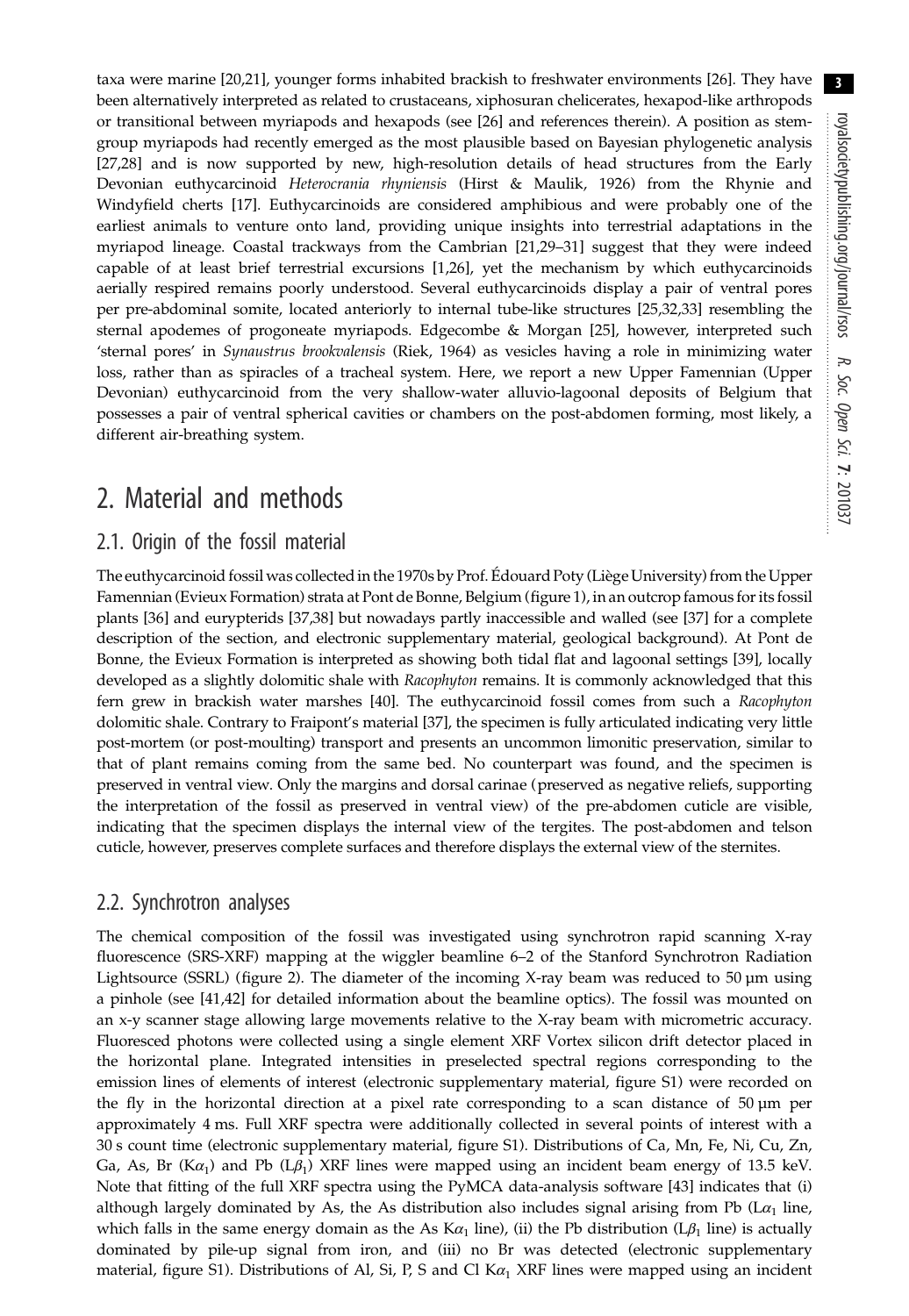<span id="page-3-0"></span>

Figure 1. Geological and stratigraphical settings of the Pont de Bonne locality, Liège Province, Belgium. Geological map after [[34](#page-8-0)], grey areas represent the Famennian outcrop zones. Famennian lithostratigraphic succession of the Hoyoux valley after [\[35\]](#page-8-0) with localization of the fossiliferous horizon. Legend: 1, alluvial and alluvio-lagoonal facies; 2, back barrier to lagoonal facies; 3, tidal flat and barrier complex facies; 4, proximal subtidal facies; 5, open-marine subtidal facies. Abbreviations: Anticl., Anticline; Carb., Carboniferous; CLP, Comblain-au-Pont Formation; Fras., Frasnian; Has., Hastière Formation; Lithostr., Lithostratigraphic units; low., lower; mid., middle; Parauto., Parautochton; SVP, Souverain-Pré Formation; Syncl., Syncline; Tour., Tournaisian; up., upper; upm., upermost.

beam energy of 3.15 keV while the fossil was enclosed within a custom-built helium-purged chamber to reduce absorption and scattering of the incident and fluoresced low-energy X-rays by air. All elemental distributions presented herein [\(figure 2](#page-4-0), electronic supplementary material, figures S1, S2) are displayed using a linear grey scale going from white (low abundance) to black (high abundance), normalized between the 10th and 90th percentiles of each distribution (except for the S map, slightly saturated to better reveal S associated with the fossil).

X-ray absorption near edge structure (XANES) spectroscopy at the S K-edge was performed to determine sulfur speciation [\(figure 2](#page-4-0)h). S XANES spectra were collected in fluorescence mode in the 2450–2550 eV range with energy steps of 1 eV between 2450 and 2460 eV, 0.25 eV between 2460 and 2490 eV, and 1 eV between 2490 and 2550 eV. The count time was set to 0.5 s per energy step.  $ZnSO<sub>4</sub>$ (prepared as a pellet) was used for energy calibration by setting the position of the main resonance (i.e. sulfate peak) at 2481.75 eV.

## 3. Results

### 3.1. Systematic palaeontology

Arthropoda von Siebold, 1848 Mandibulata Snodgrass, 1938 Euthycarcinoidea Gall & Grauvogel, 1964 Euthycarciniformes Starobogatov, 1988 Ericixerxes potii gen. et sp. nov.

### 3.1.1. Etymology

The genus name is from 'ericius' (Latin for hedgehog), referring to the sharp epimera of the pre-abdomen tergites (gender masculine). The species name honours Prof. Édouard Poty who collected the fossil.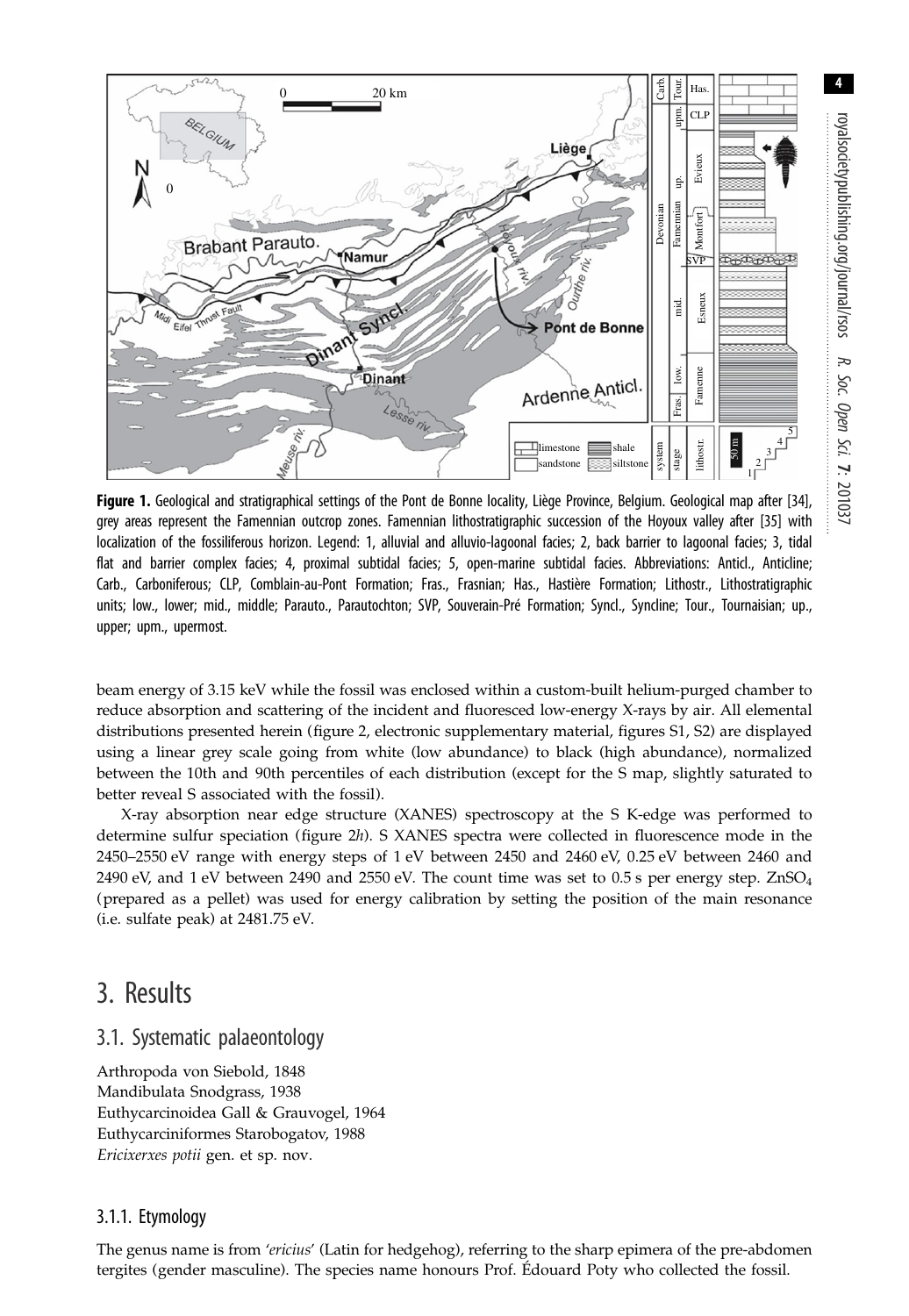<span id="page-4-0"></span>

Figure 2. Ericixerxes potii gen. et sp. nov. (a) optical photograph. (b-g) SRS-XRF elemental distributions of As (b-e), Mn (f) and S (only cephalic region and pre-abdomen; (g)) from integrated intensities in their K $\alpha$  emission energy domains. (c,d) Close-up and interpretative line drawing from the top dotted box area in  $(b)$ . (e) Close-up from the bottom dotted box area in  $(b)$ . (h) XANES spectroscopy at the S K-edge from the areas identified with coloured circles in  $(q)$ , corresponding to the fossil cuticle (orange and blue), and one of the evaporation bubbles (green). Abbreviations: ACT, anterior cephalic tergite; ant., antenna; ?clyp./lab., possible clypeus and/or labrum; ?mand., possible mandibles; PA1–5, post-abdominal somites 1–5; PCT, posterior cephalic tergite; T1–5, pre-abdominal tergites 1–5; sph. ch., spherical chambers. Mapping parameters of the entire maps: scanning step: 50  $\mu$ m; 901  $\times$  2001 pixels for As and Mn, 801  $\times$  2001 pixels for S; colour scale goes from white (low abundance) to black (high abundance).

### 3.1.2. Stratigraphic age and distribution

Upper Famennian (Upper Devonian) Evieux Formation, Pont de Bonne, Modave municipality, Liège Province, Belgium (50°27′06″ N, 5°17′05″ E).

### 3.1.3. Material

Holotype and only known specimen ULg.PA.2016.07.01 (figure 2a), complete individual in ventral view, part only.

5

royalsocietypublishing.org/journal/rsos

royalsocietypublishing.org/journal/rsos

R.

Soc. Open

Sci.

7: 201037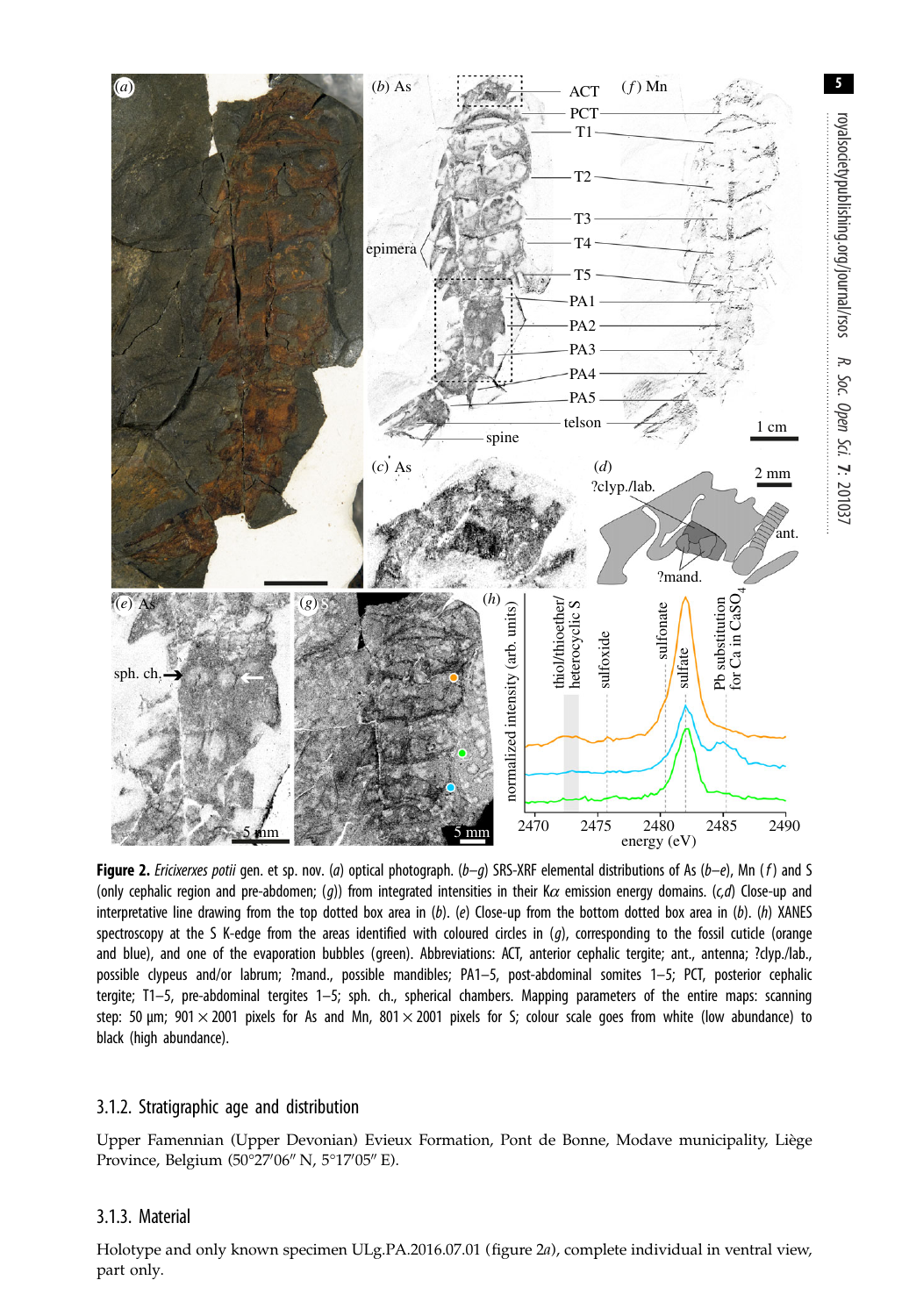6

### 3.1.4. Diagnosis

Euthycarciniform arthropod with pre-abdomen tergites bearing sharp epimera and a median carina; fifth post-abdominal somite with long and very sharp epimera; second post-abdominal somite with a pair of large, medial circular cavities.

### 3.2. Description

The specimen is 75 mm long from the top of the cephalic region to the end of the post-abdomen [\(figure 2](#page-4-0)a); maximum width of the pre-abdominal tergites, 19 mm. Semicircular anterior cephalic tergite (ACT) and posterior cephalic tergite (PCT), PCT 1.5 times larger than ACT. Semicircular pre-abdominal tergites (T1–T5) slightly convex posteriorly, with a dorsal median longitudinal carina extending from the middle of the tergite to its posterior margin; at least T2 carina ends in a small spine; T1–T4 of similar dimensions, T5 smaller; T1–T4 bear large and sharp lateral flattened protrusions (epimera), as long as the tergites; T5 with shorter epimera; T1 covering half the PCT; T2-T4 largely covering (ca one third) the preceding tergite; T5 covering both T4 and the first post-abdominal somite. Post-abdomen one-half narrower than the pre-abdomen; subrectangular post-abdominal somites (PA1–PA5); PA1–PA4 bear short, blunt epimera; PA5 tapers into long (twice the length of PA5), extremely sharp epimera. Pyriform telson ending in a sharp spine. Cephalic appendages very poorly preserved; abdominal appendages not preserved.

### 3.3. Preservation and palaeoenvironment

The specimen preserves cuticular remains as orangish iron oxides, in a greenish dolomitic shale deposited in brackish water marshes (see §2.1 and supplementary material, geological background). Replacement of fossil tissues by iron oxides often results from the oxidation of pyrite (e.g. [\[44](#page-8-0)–[46\]](#page-8-0)), which forms in large quantities in such organically rich depositional environments, especially considering that sulfate was present (see below). Besides Fe, major-to-trace elemental mapping using SRS-XRF ([figure 2](#page-4-0), electronic supplementary material, figure S1, S2) shows that the fossil is also enriched in Cu, As (figure  $2b,c,e$ ) and to a lesser extent Ca. The fact that the distribution of these elements strictly matches the cuticular remains of the specimen is evidence that it has been controlled (post-mortem) by and reflects original anatomical cuticular structures of the organism. Mn (figure  $2f$ ), Ni and to a lesser extent Cu (electronic supplementary material, figure S2) delineate the outer and posterior margins of the tergites and sternites, as well as the median carina and telson, allowing a better distinction of the different trunk segments. This indicates thickening of the cuticle margin, very common in arthropods (e.g. in eurypterids [\[47](#page-8-0)]). Zn signal is similar in the fossil and in the sedimentary matrix (electronic supplementary material, figure S2), which mainly consists of Al, Si and Fe.

In addition to transition metals, the fossil contains  $S$  (figure  $2*g*$ , electronic supplementary material, figure S2). XANES spectroscopy at the S K-edge indicates that S is mostly present as sulfates [\(figure 2](#page-4-0)h). Traces of organic sulfur, namely cysteine thiol/thioether/heterocyclic S (2472.2–2473.5 eV) and methionine sulfoxide (2475.7 eV), are shown by XANES to be present in several places of the fossil cuticle, most probably representing remnants and/or breakdown products of the chitin-protein complex [\(figure 2](#page-4-0)h, orange spectrum). Strikingly, the S map reveals bubble-like subspherical to subcylindrical patches enriched in sulfates at their periphery and depleted at their centre, absolutely invisible with regular light ([figure 2](#page-4-0)g) and closely resembling evaporation stains ('coffee ring' effect). These stains are present on the entire surface of the sample (both sediment and specimen) but not enriched within fractures (i.e. not secondary infilling), suggesting very shallow-water to subaerial conditions prior to burial.

### 3.4. Additional anatomical details revealed by trace metal distributions

The distribution of As ( $K\alpha_1$  emission line: 10.54 keV; probably also including some signal arising from the Pb L $\alpha_1$  line: 10.55 keV, see above) is particularly interesting as its information depth on the order of a couple of hundred micrometres allows unveiling additional anatomical details buried under surface layers (figure  $2b-e$ ). An elongated and annulated structure originating in the ACT and directed forward very likely represents the left antenna (figure  $2c/d$ ). Anteriorly to the PCT, a trapezoidal to triangular anteriorly oriented structure, richer in As than the rest of the fossil, stands out as a thicker, or more sclerotized, plate, covering posteriorly two triangular, laterally rounded, processes (figure  $2c$ ,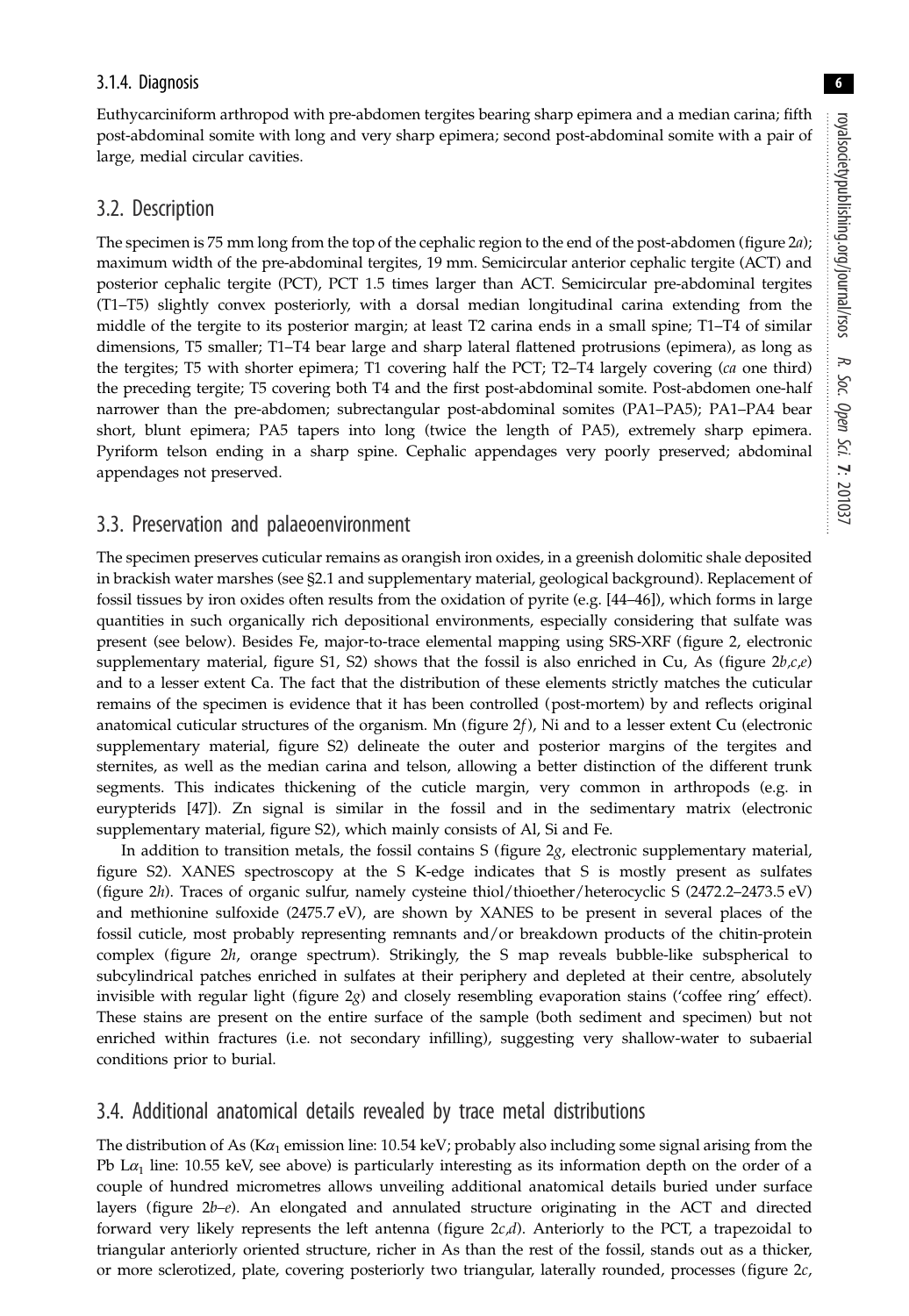d). Racheboeuf et al. [\[48](#page-8-0)], in their redescription of Schramixerxes gerem (Schram & Rolfe, 1982) tentatively interpreted a plate with a similar morphology and a similar location on the ventral side of the head as a labrum covering the mouth. This plate also closely resembles the clypeus and/or labrum covering the mandibles in chilopod myriapods (e.g. fig. 4 in [[49\]](#page-8-0)), the two triangular laterally rounded processes presumably being the mandibles.

Surprisingly, the As map also uncovers a pair of spherical structures (ca 2 mm large) selectively depleted in As (paler areas) and laying ventrally on PA2 (figure  $2b,e$ ), which were not or hardly visible on the specimen. The clear spherical and symmetrical shape of these structures, not seen elsewhere in the specimen or the sedimentary matrix, make them very unlikely to be the result of diagenetic processes. As their concentration in As is closer to that of the sedimentary matrix than the surrounding cuticle area, it indicates that the cuticle is locally thinner, and that they most likely represent cavities or chambers inside the post-abdomen. There could be a second pair on PA3, but these ones look very different, as they are well visible on the fossil and therefore rather represent lacking parts of the cuticle. They are also larger, closer to each other, and more square, rather similar to the square spaces created by the intersection of the medial carina of T4 and the anterior margin of T5. The pair of spherical structures on PA2 also appears on the Cu map (electronic supplementary material, figure S2).

### 4. Discussion

Ericixerxes potii gen. et sp. nov. is only the second Devonian euthycarcinoid known with H. rhyniensis from the Early Devonian Rhynie and Windyfield cherts. E. potii gen. et sp. nov. and H. rhyniensis share a very similar morphology, but *E. potii* gen. et sp. nov. clearly differs by its pre-abdomen bearing large and sharp epimera and a median carina, and its post-abdominal somite 5 with extremely sharp epimera. The peculiarity of E. potii gen. et sp. nov. is the pair of quite large, ventral spherical cavities or chambers on the second post-abdominal segment revealed by the distribution of As (figure  $2b,e$ ). Ventral abdominal cavities or chambers are not known in extant aquatic arthropods.

No pore or opening structure is visible in E. potii gen. et sp. nov., whereas some other euthycarcinoids exhibit ventral pores located anteriorly to internal tube-like structures [[25,32,33](#page-8-0)] resembling the sternal apodemes that form the tracheal respiratory system within progoneate dignathan myriapods (these pores have alternatively been interpreted as vesicles minimizing water loss [\[25](#page-8-0)]). The tracheal system morphologically varies within Myriapoda. Tracheae differ substantially in their positioning, gross morphology and fine structure (e.g. [\[50](#page-8-0)]). Scutigeromorph centipedes have unpaired dorsal spiracles opening into a chamber (the atrium) that gives rise to two large bunches of tracheae bathed in haemolymph [\[51](#page-8-0)]. Pleurostigmophoran centipedes exhibit a variable number of pleural spiracles, suggesting that tracheal systems evolved more than once within the Chilopoda [[50\]](#page-8-0). Symphylans have a single pair of spiracles on the head. In diplopod millipedes, two pairs of spiracles occur in each segment (at bases of legs) and open into atria and numerous tracheae tubes penetrating organs or ending in the haemolymph (e.g. [\[3,](#page-7-0)[50\]](#page-8-0) and references therein). A pair of ventral abdominal cavities or chambers as observed in *E. potii gen.* et sp. nov. does not correspond to any of these morphologies.

Millipedes also possess paired circular gonopores (genital pores), opening on eversible or permanently everted devices, associated with the base of the second pair of walking legs (e.g. [\[52](#page-8-0)]). Vaccari et al. [\[20](#page-7-0)] recognized 'a circular structure slightly offset from mid-width of the second postabdominal segment' as a possible gonopore. The absence of eversible or permanently everted devices in the fossils is not conclusive as the latter are rarely sclerotized (e.g. [[52\]](#page-8-0)), and as such have a weak preservation potential. However, the fact that euthycarcinoids lack appendages on their post-abdomen precludes the identification of the circular cavities seen in  $E$ . potii gen. et sp. nov. and Apankura machu (Vaccari et al., 2004) as gonopores homologous to those of diplopods.

The other open abdominal ventral features known in arthropods are the chambers enclosing book lungs in arachnids (e.g. [[53,54\]](#page-8-0)) and those enclosing lamellate gills in eurypterids (most probably capable of subaerial breathing via a secondary respiratory structure that comprises the vascularized ventral wall gill-tracts (Kiemenplatten) of the branchial chamber [\[55](#page-8-0)]; note that the recent discovery of trabeculae on the dorsal surface of each gill lamella confirms that eurypterids were capable of subaerial breathing [[56\]](#page-8-0)). The cavities in E. potii gen. et sp. nov. are highly comparable in shape and position, particularly resembling those enclosing lamellate gills in eurypterids as figured by Laurie [\[47](#page-8-0)]. Together with the lack of appendage on these segments, a similar function as chambers enclosing respiratory organs (yet of unknown type and morphology) appears the most likely and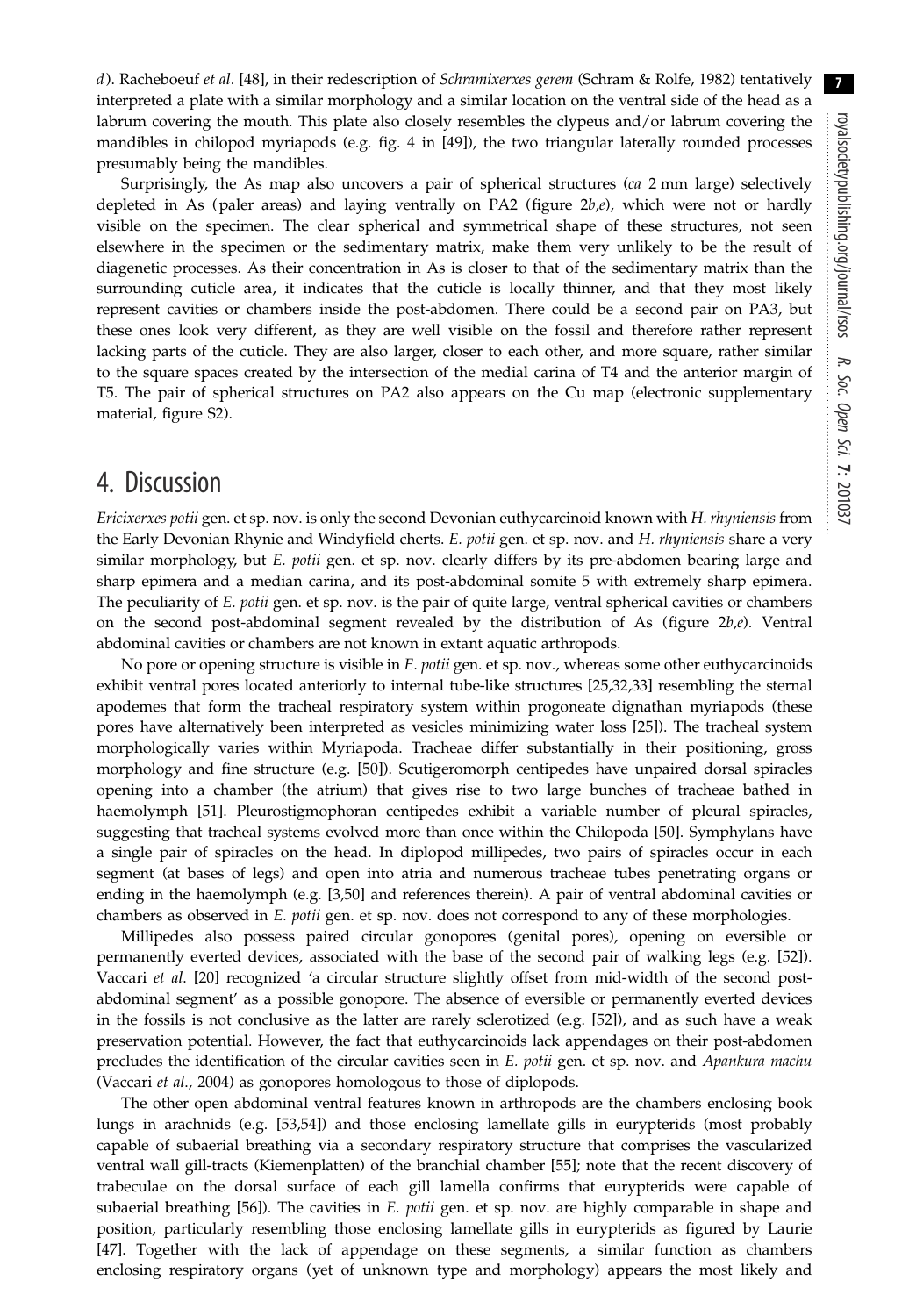8

<span id="page-7-0"></span>unique plausible interpretation for them. The enlarged branchial chambers of some terrestrial crabs, forming cutaneous brachial lungs from vascularization of the chamber wall (e.g. [4]), might be analogues to the cavities in E. potii gen. et sp. nov., as proposed for eurypterid Kiemenplatten [\[55](#page-8-0)].

The recognition of air-breathing adaptation in E. potii gen. et sp. nov., from a specimen preserved fully articulated (i.e. most likely with no or limited transport) in very shallow-water to subaerial sediments, provides additional evidence for an amphibious lifestyle for euthycarcinoids. A second independent evolution (as for the tracheal system in apulmonate arachnids, myriapods and terrestrial insects) of a system similar to the book lungs within Arachnida [\[54](#page-8-0)], or to the lamellate gills in eurypterids (Chelicerata), cannot be discarded. However, it is very unlikely that euthycarcinoids (stem myriapods, Mandibulata) developed the same organs, but rather different structures, supporting the possibility that the earliest terrestrial animals may have adopted unique respiratory strategies [1]. Our findings indicate that different respiratory strategies have been used during the marine-to-terrestrial transition in the myriapod lineage and suggest that the tracheal systems in myriapods replaced earlier respiratory organs.

Data accessibility. Data are available in the following Dryad Digital Repository at: [https://doi.org/10.5061/dryad.](https://doi.org/10.5061/dryad.cjsxksn2w) [cjsxksn2w](https://doi.org/10.5061/dryad.cjsxksn2w) [\[57](#page-8-0)].

Authors' contributions. J.D. rediscovered the fossil in collections and composed the geological background and [figure 1](#page-3-0). P.G. described the fossil and composed the rest of the paper with input from J.C.L., P.L.M. and L.B. P.G., R.A.W., P.L.M., V.M.E., U.B. and L.B. participated in the synchrotron analyses. P.G. and R.A.W. processed the synchrotron data. All authors interpreted and discussed the results.

Competing interests. The authors have no competing interests.

Funding. Portions of this research were funded by the France – Stanford Center for Interdisciplinary Studies Program and the Institute of Earth Sciences, University of Lausanne, which also supported open access publication costs.

Acknowledgements. Portions of this research were carried out at the Stanford Synchrotron Radiation Lightsource (CA, USA), a national user facility operated by Stanford University on behalf of the U.S. Department of Energy, Office of Basic Energy Sciences, and we thank the user support staff at SSRL. P.G. thanks G.D. Edgecombe for discussion. U.B. and L.B. acknowledge support from the France – Stanford Center for Interdisciplinary Studies Program, and P.G. from the Institute of Earth Sciences, University of Lausanne. We thank two anonymous referees for their reviews of the manuscript.

# References

- 1. Dunlop JA, Scholtz G, & Selden PA. 2013. Water-to-land transitions. In Arthropod biology and evolution: molecules, development, morphology (eds A Minelli, G Boxshall, G Fusco), pp. 417–439. Heidelberg, Germany: Springer.
- 2. Calow P. 1981 Invertebrate biology: a functional approach. New York, NY: John Wiley & Sons.
- 3. Hsia CC, Schmitz A, Lambertz M, Perry SF, Maina JN. 2013 Evolution of air breathing: oxygen homeostasis and the transitions from water to land and sky. Compr. Physiol. 3, 849–915.
- 4. Burggren WW. 1992 Respiration and circulation in land crabs: novel variations on the marine design. Am. Zool. 32, 417–427. [\(doi:10.1093/](http://dx.doi.org/10.1093/icb/32.3.417) [icb/32.3.417](http://dx.doi.org/10.1093/icb/32.3.417))
- 5. Jeram AJ, Selden PA, Edwards D. 1990 Land animals in the Silurian: arachnids and myriapods from Shropshire, England. Science 250, 658–661. [\(doi:10.1126/science.](http://dx.doi.org/10.1126/science.250.4981.658) [250.4981.658](http://dx.doi.org/10.1126/science.250.4981.658))
- 6. Wilson HM, Anderson LI. 2004 Morphology and taxonomy of paleozoic millipedes (Diplopoda: Chilognatha: Archipolypoda) from Scotland. J. Paleontol. 78, 169–184. [\(doi:10.1666/0022-](http://dx.doi.org/10.1666/0022-3360(2004)078%3C0169:MATOPM%3E2.0.CO;2) [3360\(2004\)078<0169:MATOPM>2.0.CO;2](http://dx.doi.org/10.1666/0022-3360(2004)078%3C0169:MATOPM%3E2.0.CO;2))
- 7. Suarez SE, Brookfield ME, Catlos EJ, Stöckli DF. 2017 A U-Pb zircon age constraint on the oldest-recorded air-breathing land animal. PLoS ONE 12, e0179262.
- 8. Brookfield ME, Catlos EJ, Suarez SE. 2020 Myriapod divergence times differ between molecular clock and fossil evidence: U/Pb zircon ages of the earliest fossil millipede-bearing sediments and their significance. Hist. Biol. ([doi:10.1080/08912963.2020.1761351\)](http://dx.doi.org/10.1080/08912963.2020.1761351)
- 9. Kamenz C, Dunlop JA, Scholtz G, Kerp H, Hass H. 2008 Microanatomy of Early Devonian book lungs. Biol. Lett. 4, 212–215. [\(doi:10.1098/rsbl.](http://dx.doi.org/10.1098/rsbl.2007.0597) [2007.0597\)](http://dx.doi.org/10.1098/rsbl.2007.0597)
- 10. Jeram AJ. 1990 Book-lungs in a Lower Carboniferous scorpion. Nature 343, 360–361. ([doi:10.1038/343360a0\)](http://dx.doi.org/10.1038/343360a0)
- 11. Di Z, Edgecombe GD, Sharma PP. 2018 Homeosis in a scorpion supports a telopodal origin of pectines and components of the book lungs. BMC Evol. Biol. 18, 73. ([doi:10.1186/](http://dx.doi.org/10.1186/s12862-018-1188-z) [s12862-018-1188-z](http://dx.doi.org/10.1186/s12862-018-1188-z))
- 12. Legg DA. 2014 Sanctacaris uncata: the oldest chelicerate (Arthropoda). Naturwissenschaften 101, 1065–1073. [\(doi:10.1007/s00114-014-](http://dx.doi.org/10.1007/s00114-014-1245-4) [1245-4\)](http://dx.doi.org/10.1007/s00114-014-1245-4)
- 13. Jago JB, García-Bellido DC, Gehling JG. 2016 An early Cambrian chelicerate from the Emu Bay Shale, South Australia. Palaeontology 59, 549–562. [\(doi:10.1111/pala.12243](http://dx.doi.org/10.1111/pala.12243))
- 14. Aria C, Caron JB. 2017 Mandibulate convergence in an armoured Cambrian stem chelicerate. BMC Evol. Biol. 17, 261. [\(doi:10.1186/s12862-017-](http://dx.doi.org/10.1186/s12862-017-1088-7) [1088-7\)](http://dx.doi.org/10.1186/s12862-017-1088-7)
- 15. Aria C, Caron JB. 2019 A middle Cambrian arthropod with chelicerae and proto-book gills. Nature 573, 586–589. ([doi:10.1038/s41586-](http://dx.doi.org/10.1038/s41586-019-1525-4) [019-1525-4](http://dx.doi.org/10.1038/s41586-019-1525-4))
- 16. Waddington J, Rudkin DM, Dunlop JA. 2015 A new mid-Silurian aquatic scorpion—one step closer to land? Biol. Lett. 11, 20140815. ([doi:10.](http://dx.doi.org/10.1098/rsbl.2014.0815) [1098/rsbl.2014.0815](http://dx.doi.org/10.1098/rsbl.2014.0815))
- 17. Edgecombe GD, Strullu-Derrien C, Góral T, Hetherington AJ, Thompson C, Koch M. 2020 Aquatic stem group myriapods close a gap between molecular divergence dates and the terrestrial fossil record. Proc. Natl Acad. Sci. USA 117, 8966–8972. ([doi:10.1073/pnas.](http://dx.doi.org/10.1073/pnas.1920733117) [1920733117\)](http://dx.doi.org/10.1073/pnas.1920733117)
- 18. Rota-Stabelli O, Daley AC, Pisani D. 2013 Molecular timetrees reveal a Cambrian colonization of land and a new scenario for ecdysozoan evolution. Curr. Biol. 23, 392–398. [\(doi:10.1016/j.cub.2013.01.026\)](http://dx.doi.org/10.1016/j.cub.2013.01.026)
- 19. Lozano-Fernandez J et al. 2016 A molecular palaeobiological exploration of arthropod terrestrialization. Phil. Trans. R. Soc. B 371, 20150133. ([doi:10.1098/rstb.2015.0133\)](http://dx.doi.org/10.1098/rstb.2015.0133)
- 20. Vaccari NE, Edgecombe GD, Escudero C. 2004 Cambrian origins and affinities of an enigmatic fossil group of arthropods. Nature 430, 554–557. ([doi:10.1038/nature02705\)](http://dx.doi.org/10.1038/nature02705)
- 21. Collette JH, Hagadorn JW. 2010 Threedimensionally preserved arthropods from